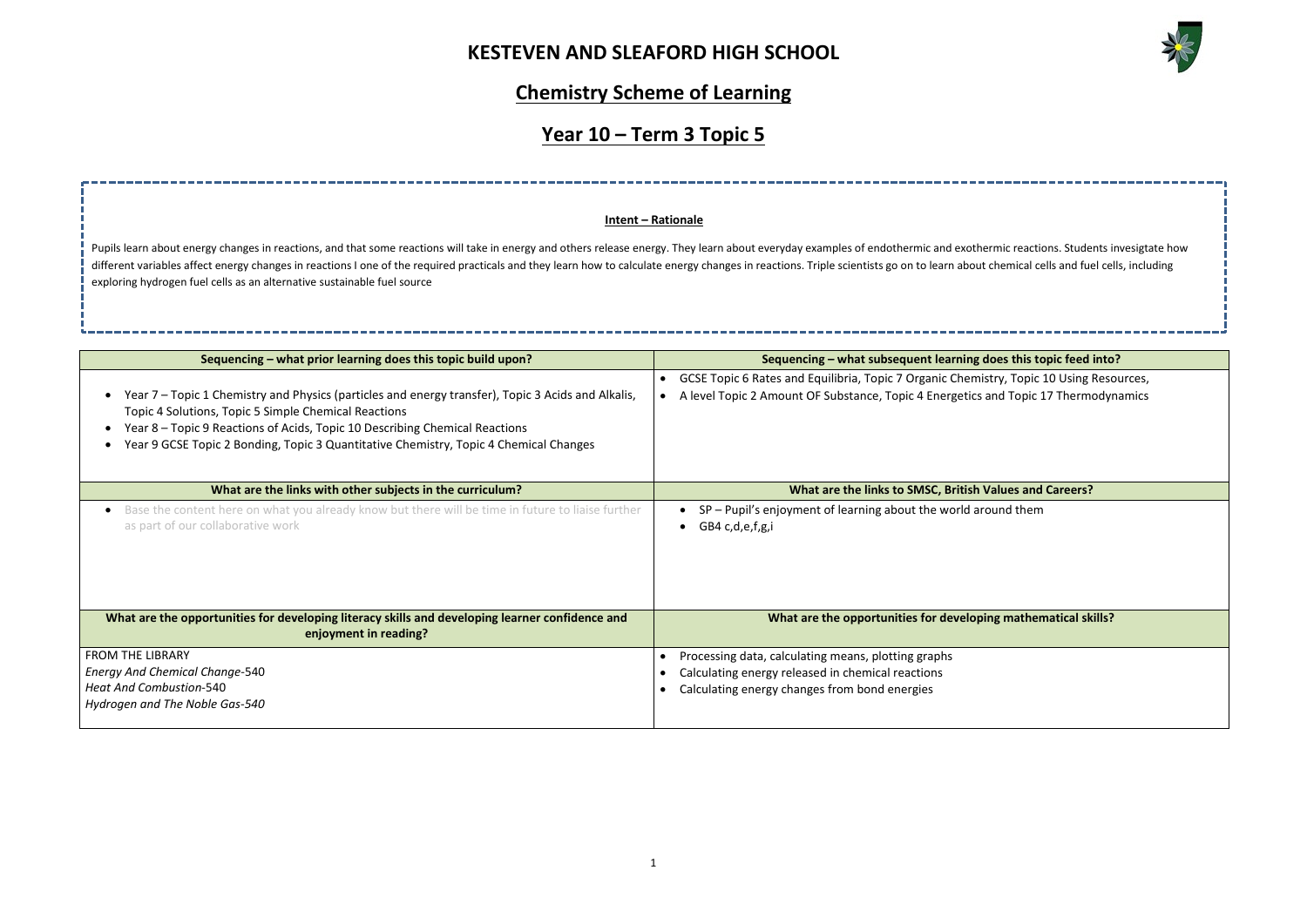

## **Chemistry Scheme of Learning**

## **Year 10 – Term 3 Topic 5**

### **Intent – Concepts**

#### **What knowledge will students gain and what skills will they develop as a consequence of this topic?**

#### **Know**

- I know that energy is conserved in chemical reactions
- I know that an exothermic reaction is one that transfers energy to the surroundings so the temperature of the surroundings increases
- I know that an endothermic reaction is one that takes in energy from the surroundings so the temperature of the surroundings decreases
- I know some everyday uses of exothermic reactions include self-heating cans and hand warmers
- I know that chemical reactions can occur only when reacting particles collide with each other and with sufficient energy. The minimum amount of energy that particles must have to react is called the activation energy
- I know that reaction profiles can be used to show the relative energies of reactants and products, the activation energy and the overall energy change of a reaction
- I can identify variables in an investigation into temperature changes in chemical reactions
- I can come up with a simple hypothesis

#### •

- I know that the energy needed to break bonds and the energy released when bonds are formed can be calculated from bond energies
- *I know that cells contain chemicals which react to produce electricity*
- *I know that a simple cell can be made by connecting two different metals in contact with an electrolyte*
- *I know that rechargeable cells and batteries can be recharged because the chemical reactions are reversed when an external electrical current is supplied*
- *I know that fuel cells are supplied by an external source of fuel (eg hydrogen) and oxygen or air. The fuel is oxidised electrochemically within the fuel cell to produce a potential difference.*
- *I know that hydrogen fuel cells offer a potential alternative to rechargeable cells and batteries*

#### **Apply**

- I know that exothermic reactions include combustion, many oxidation reactions and neutralisation
- I can distinguish between exothermic and endothermic reactions on the basis of the temperature change of the surroundings
- I know that endothermic reactions include thermal decompositions and the reaction of citric acid and sodium hydrogencarbonate. Some sports injury packs are based on endothermic reactions
- I can draw simple reaction profiles (energy level diagrams) for exothermic and endothermic reactions showing the relative energies of reactants and products, the activation energy and the overall energy change, with a curved line to show the energy as the reaction proceeds
- I can explain that the activation energy is the energy needed for a reaction to occur
- I can collect accurate data during a practical procedure
- I know the difference between the sum of the energy needed to break bonds in the reactants and the sum of the energy released when bonds in the products are formed is the overall energy change of the reaction.
- *I know that the voltage produced by a cell is dependent upon a number of factors including the type of electrode and electrolyte*
- *I know that batteries consist of two or more cells connected together in series to provide a greater voltage.*
- *I know that in non-rechargeable cells and batteries the chemical reactions stop when one of the reactants has been used up. Alkaline batteries are non-rechargeable.*
- *I know the overall reaction in a hydrogen fuel cell involves the oxidation of hydrogen to produce water.*

#### **Extend**

- I can evaluate uses and applications of exothermic and endothermic reactions given appropriate information
- I can use reaction profiles to identify reactions as exothermic or endothermic
- I can interpret data and draw valid conclusions
- I can analyse and evaluate data and suggest improvements to procedures
- I can calculate the energy transferred in chemical reactions using bond energies supplied
- I can calculate bond energies from energy transferred in chemical reactions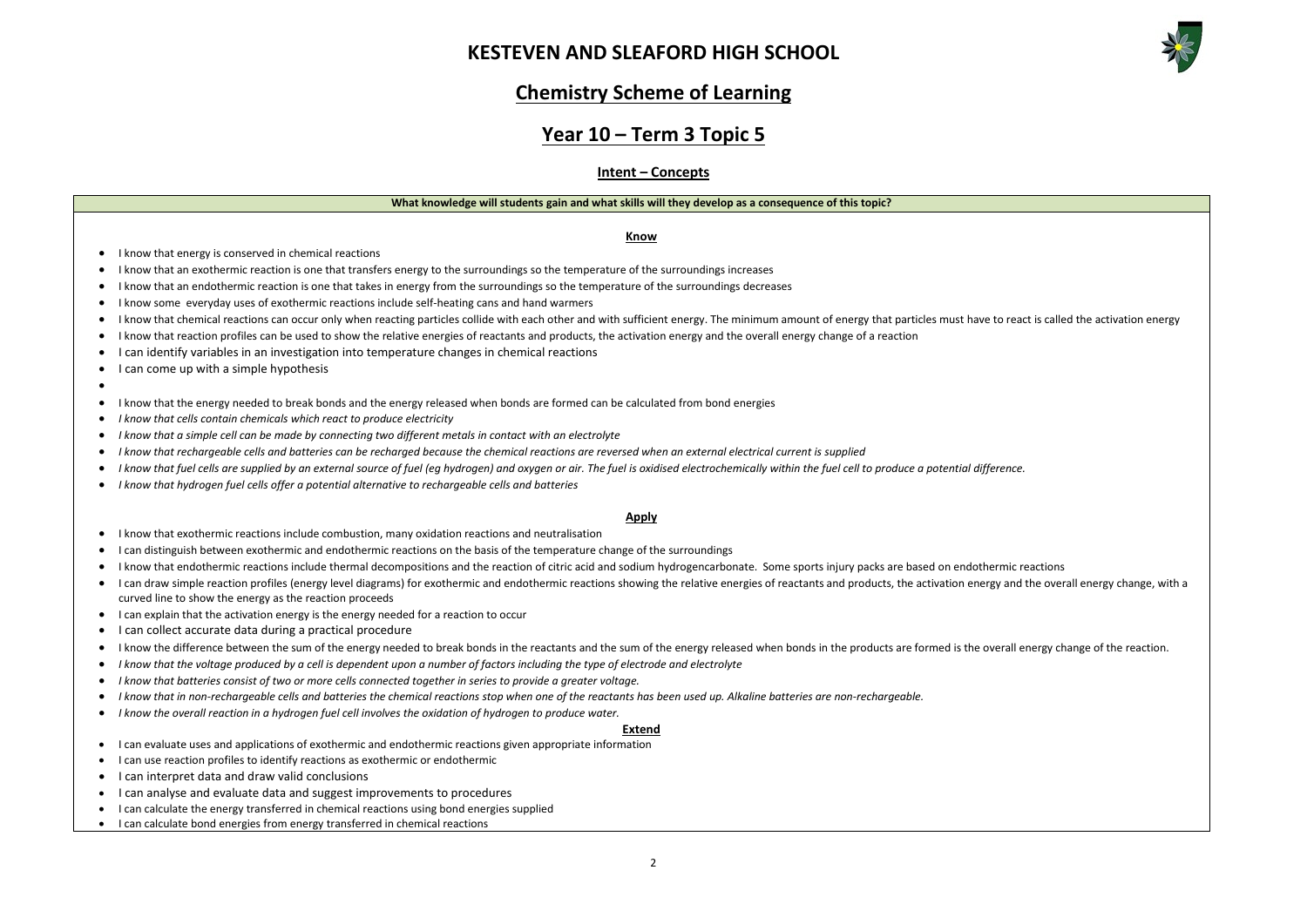

### the progress of students?

teacher assessed

- *I can interpret data for relative reactivity of different metals and evaluate the use of cells.*
- *I can evaluate the use of hydrogen fuel cells in comparison with rechargeable cells and batteries*
- *I can write the half equations for the electrode reactions in the hydrogen fuel cell.*

|                                    | What subject specific language will be used and developed in this topic?                                                                                                                                                                                                                          | What opportunities are available for assessing                                                                        |
|------------------------------------|---------------------------------------------------------------------------------------------------------------------------------------------------------------------------------------------------------------------------------------------------------------------------------------------------|-----------------------------------------------------------------------------------------------------------------------|
|                                    |                                                                                                                                                                                                                                                                                                   | <b>Required Practical 4</b><br>Long answer questions after lesson 5 and $7$ – self and t<br>Tests after lesson 5 or 7 |
| <b>Exothermic</b>                  | A reaction that releases energy to the surroundings                                                                                                                                                                                                                                               |                                                                                                                       |
| Endothermic                        | A reaction that takes in energy from the surroundings                                                                                                                                                                                                                                             |                                                                                                                       |
| <b>Activation Energy</b>           | The minimum energy required for a reaction to take place                                                                                                                                                                                                                                          |                                                                                                                       |
| <b>Bond Energy</b>                 | The energy required to break a specific chemical bond                                                                                                                                                                                                                                             |                                                                                                                       |
| <b>Fuel Cell</b>                   | Sources of electricity that are supplied by an external source of fuel e.g.<br>hydrogen                                                                                                                                                                                                           |                                                                                                                       |
| <b>Reaction Profile</b>            | A diagram that shows the relative amounts of energy in the reactants<br>and products. A curved line is drawn from the reactants and products<br>shows the course of the reaction. The difference in energy between the<br>top of the peak of the curve and the reactants is the activation energy |                                                                                                                       |
| <b>Anhydrous</b>                   | Describes a substance that does not contain water                                                                                                                                                                                                                                                 |                                                                                                                       |
| <b>Hydrated</b>                    | Describes a substance that has water in its crystals                                                                                                                                                                                                                                              |                                                                                                                       |
| <b>Water of</b><br>crystallisation | The water contained in a hydrated salt                                                                                                                                                                                                                                                            |                                                                                                                       |
| Non-rechargeable<br><b>Battery</b> | A battery which cannot be recharged. The chemical reaction in the cell is<br>not reversible                                                                                                                                                                                                       |                                                                                                                       |
| Rechargeable<br><b>Battery</b>     | A battery which can be recharged because it uses a reversible reaction.<br>An external voltage is supplied which forces the electrons in the opposite<br>direction                                                                                                                                |                                                                                                                       |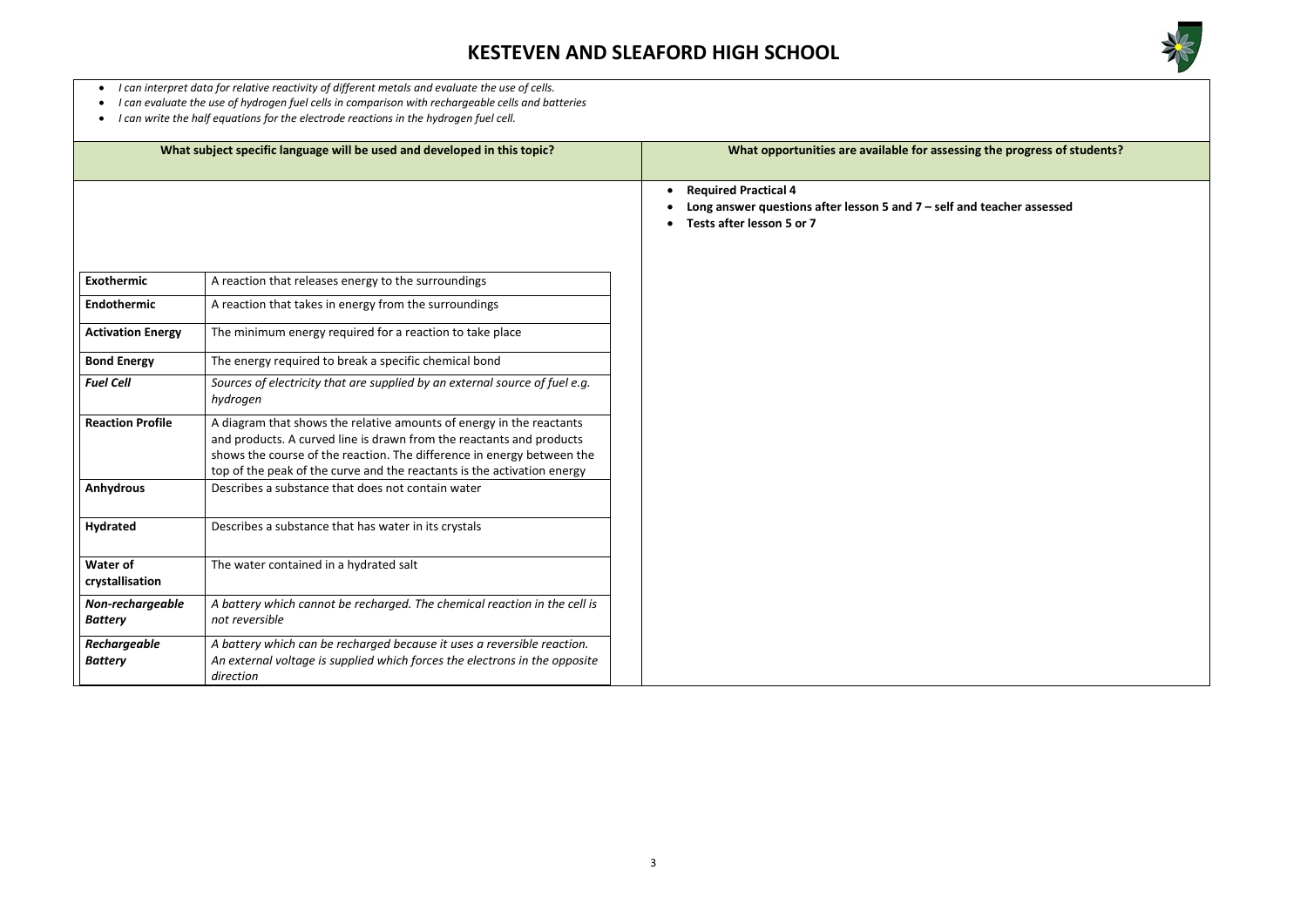

| <b>Suggested activities and resources</b> |  |  |
|-------------------------------------------|--|--|
|                                           |  |  |
|                                           |  |  |
|                                           |  |  |
|                                           |  |  |
|                                           |  |  |
|                                           |  |  |
|                                           |  |  |
|                                           |  |  |
|                                           |  |  |
|                                           |  |  |
|                                           |  |  |
|                                           |  |  |
|                                           |  |  |
|                                           |  |  |
|                                           |  |  |
|                                           |  |  |
|                                           |  |  |
|                                           |  |  |
|                                           |  |  |
|                                           |  |  |
|                                           |  |  |
|                                           |  |  |
|                                           |  |  |
|                                           |  |  |
|                                           |  |  |
|                                           |  |  |
|                                           |  |  |
|                                           |  |  |
|                                           |  |  |
|                                           |  |  |
|                                           |  |  |
|                                           |  |  |
|                                           |  |  |
|                                           |  |  |
|                                           |  |  |
|                                           |  |  |
|                                           |  |  |
|                                           |  |  |
|                                           |  |  |

### **Intent – Concepts**

| <b>Lesson title</b>                                            | <b>Learning challenge</b>                                                                                                                                                                                                                                                                                                                                                                                                                                                                                                                                                                                        | <b>Higher level challenge</b>                                                                                                                                                                                                                                                                                                                                                                                                                                                                     | <b>Suggested activities and resources</b> |
|----------------------------------------------------------------|------------------------------------------------------------------------------------------------------------------------------------------------------------------------------------------------------------------------------------------------------------------------------------------------------------------------------------------------------------------------------------------------------------------------------------------------------------------------------------------------------------------------------------------------------------------------------------------------------------------|---------------------------------------------------------------------------------------------------------------------------------------------------------------------------------------------------------------------------------------------------------------------------------------------------------------------------------------------------------------------------------------------------------------------------------------------------------------------------------------------------|-------------------------------------------|
| <b>Lesson 1 Exothermic and</b><br><b>Endothermic Reactions</b> | I know that energy is conserved in chemical<br>$\bullet$<br>reactions<br>I know that an exothermic reaction is one that<br>$\bullet$<br>transfers energy to the surroundings so the<br>temperature of the surroundings increases<br>I know that an endothermic reaction is one<br>that takes in energy from the surroundings so<br>the temperature of the surroundings<br>decreases<br>I know some everyday uses of exothermic<br>$\bullet$<br>reactions include self-heating cans and hand<br>warmers<br>I know that exothermic reactions include<br>combustion, many oxidation reactions and<br>neutralisation | I can distinguish between exothermic and<br>$\bullet$<br>endothermic reactions on the basis of the<br>temperature change of the surroundings<br>I know that endothermic reactions include<br>thermal decompositions and the reaction of<br>citric acid and sodium hydrogencarbonate.<br>Some sports injury packs are based on<br>endothermic reactions<br>I can evaluate uses and applications of<br>exothermic and endothermic reactions given<br>appropriate information                        |                                           |
| <b>Lesson 2 Required Practical 4</b>                           | I can identify variables in an investigation into<br>temperature changes in chemical reactions<br>I can come up with a simple hypothesis<br>$\bullet$<br>I can collect accurate data during a practical<br>$\bullet$<br>procedure                                                                                                                                                                                                                                                                                                                                                                                | I can interpret data and draw valid conclusions<br>$\bullet$<br>I can analyse and evaluate data and suggest<br>improvements to procedures                                                                                                                                                                                                                                                                                                                                                         |                                           |
| <b>Lesson 3 Energy Profile Diagrams</b>                        | I know that chemical reactions can occur only<br>$\bullet$<br>when reacting particles collide with each other<br>and with sufficient energy. The minimum<br>amount of energy that particles must have to<br>react is called the activation energy<br>I know that reaction profiles can be used to<br>$\bullet$<br>show the relative energies of reactants and<br>products, the activation energy and the overall<br>energy change of a reaction                                                                                                                                                                  | I can draw simple reaction profiles (energy<br>$\bullet$<br>level diagrams) for exothermic and<br>endothermic reactions showing the relative<br>energies of reactants and products, the<br>activation energy and the overall energy<br>change, with a curved line to show the energy<br>as the reaction proceeds<br>I can explain that the activation energy is the<br>energy needed for a reaction to occur<br>I can use reaction profiles to identify reactions<br>as exothermic or endothermic |                                           |
| <b>Lesson 4 Measuring Energy</b><br><b>Changes</b>             | I know that the energy needed to break bonds<br>$\bullet$<br>and the energy released when bonds are<br>formed can be calculated from bond energies<br>I can carry out an investigation to calculate the<br>$\bullet$<br>energy transferred when different alcohols are<br>burned                                                                                                                                                                                                                                                                                                                                 | I can explain why larger molecules release<br>$\bullet$<br>more energy when burned, in terms of bond<br>breaking and bond making                                                                                                                                                                                                                                                                                                                                                                  |                                           |
| <b>Lesson 5 Bond Energies</b>                                  | I know that the energy needed to break bonds<br>and the energy released when bonds are<br>formed can be calculated from bond energies                                                                                                                                                                                                                                                                                                                                                                                                                                                                            | I know the difference between the sum of the<br>energy needed to break bonds in the reactants<br>and the sum of the energy released when<br>bonds in the products are formed is the overall<br>energy change of the reaction.                                                                                                                                                                                                                                                                     |                                           |